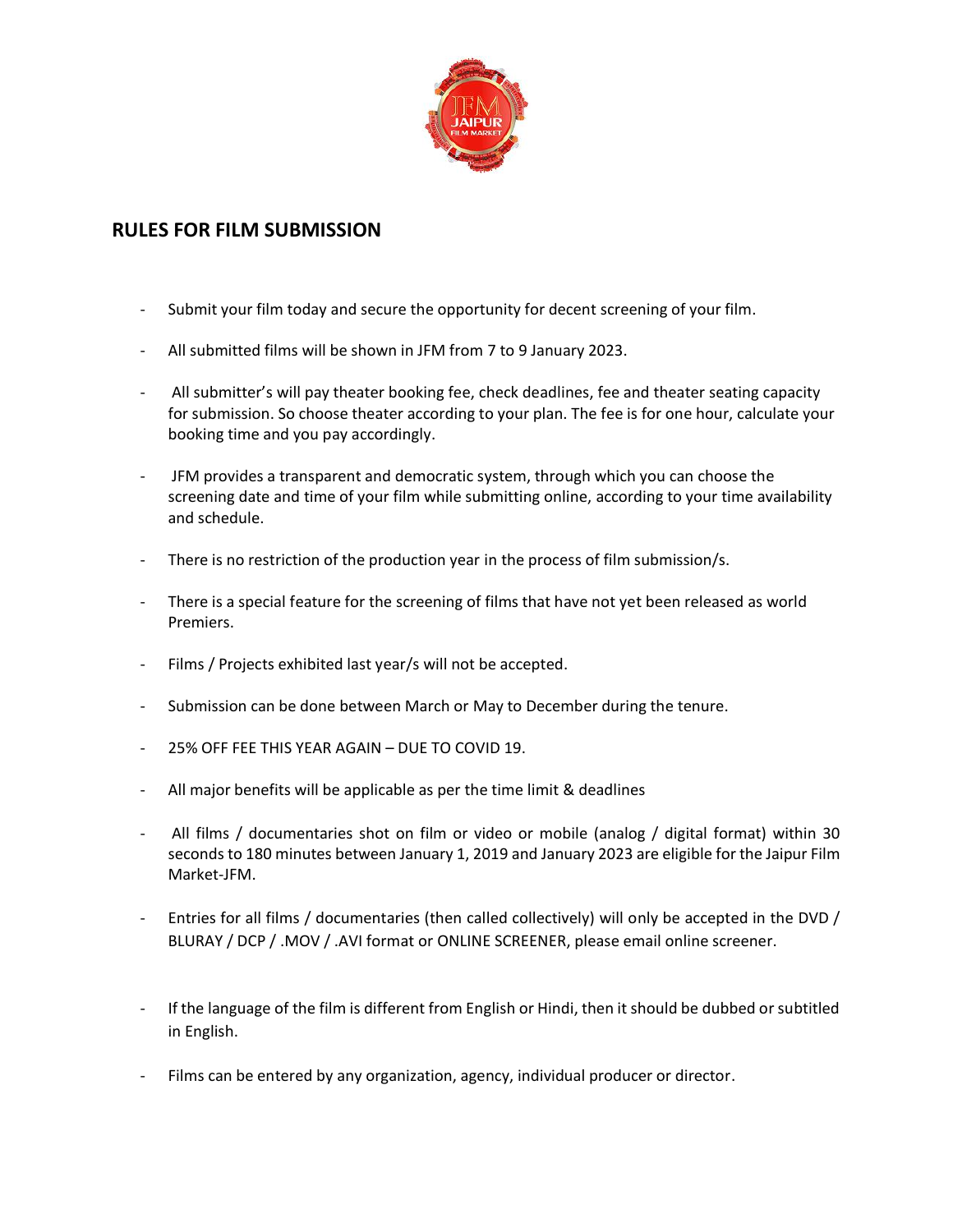

- Around 1st January, 2023: Full screening of all films will be put on the website of the market.
- Transportation and insurance costs of DVD / BLURAYs, related documents, photographs and promotion material will be borne by the applicant from the original country to the market office.
- Censorship will not apply on any film / videos entered in the festival.
- Anyone can submit one or more entries. There is no limit for submission.
- For the final screening, once selected and submitted films will not be allowed to be withdrawn under any circumstances, until the film market is finished.
- Participation in the film market is to accept these rules.

The decisions of the executives of the film market will be final and binding on all the parties which are not clearly provided for these rules or those which require the interpretation of the sections mentioned above.

…….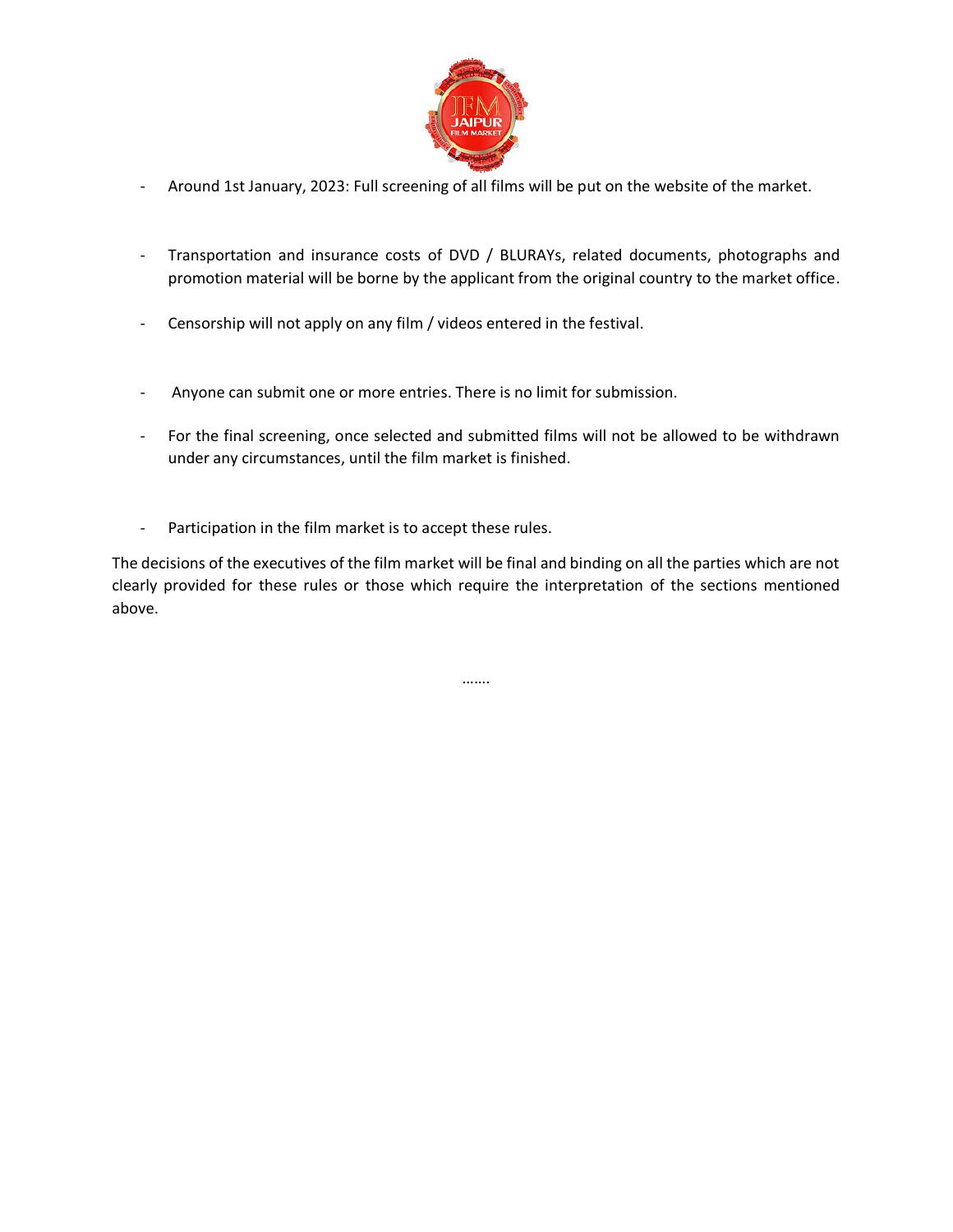

# **RULES FOR SERVICES & ADVERTISMENT**

- Booking will be done on a first come first serve basis.
- Refund 50% if your request done within 15 days of the booking.
- All benefits as per deadline and offers mentioned in the each category.

## **Extra benefits for early bird deadline:**

Daily pick and drop hotel to venue (if you are staying in our recommended hotels), Arrival and departure pick drop, two dinner and one night stay, all expenses will be covered by Jaipur Film Market this year. (For booth, pavilion and package only)

## **Extra benefits for regular deadline:**

Daily pick and drop hotel to venue (if you are staying in our recommended hotels) and one dinner, all expenses will be covered by Jaipur Film Market and JIFF. (For booth, pavilion and package only)

#### **Extra benefits for late deadline:**

Daily pick and drop hotel to venue (if you are staying in our recommended hotels) and one dinner, all expenses will be covered by Jaipur Film Market and JIFF. These benefits can be granted only if available till late deadline. (For booth, pavilion and package only)

…….